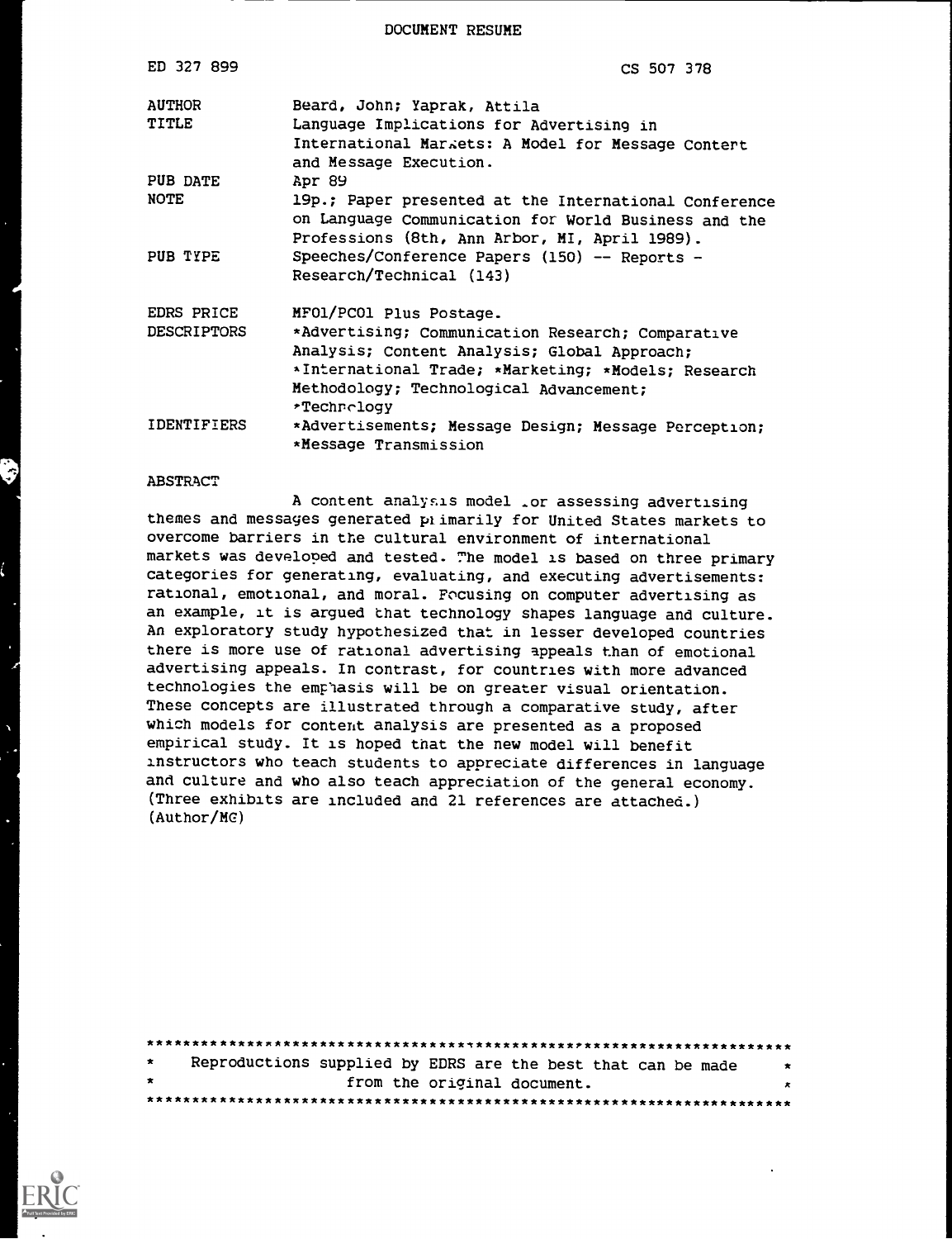$\ddot{\phantom{1}}$  $\ddot{\phantom{1}}$ 

### LANGUAGE IMPLICATIONS FOR ADVERTISING IN

#### INTERNATIONAL MARKETS:

#### A MODEL FOR

MESSAGE CONTENT AND MESSAGE EXECUTION

John Beard Assistant Professor of Business Communication

and

Attila Yaprak Associate Professor of Marketino

School of Business Administration Wayne State University Detroit, Michigan 48202

> "PERMISSION TO REPRODUCE THIS MATERIAL HAS BEEN GRANTED BY Beard w

TO THE EDUCATIONAL RESOURCES INFORMATION CENTER (ERIC)

 $\overline{2}$ 

U S DEPARTMENT OF EOUCATION CMce o Educabonat Research and improvement

EDUCATIONAL RESOURCES INFORMATION CENTER (ERIC)

**V** This document has been reproduced as<br>received from the person or organization<br>originating it

Minor changes have been made to improve.<br>reproduction quality

Points of view or opinions stated in this docu<del>.</del><br>ment ido: not inecessarily represent official<br>OERI position or policy

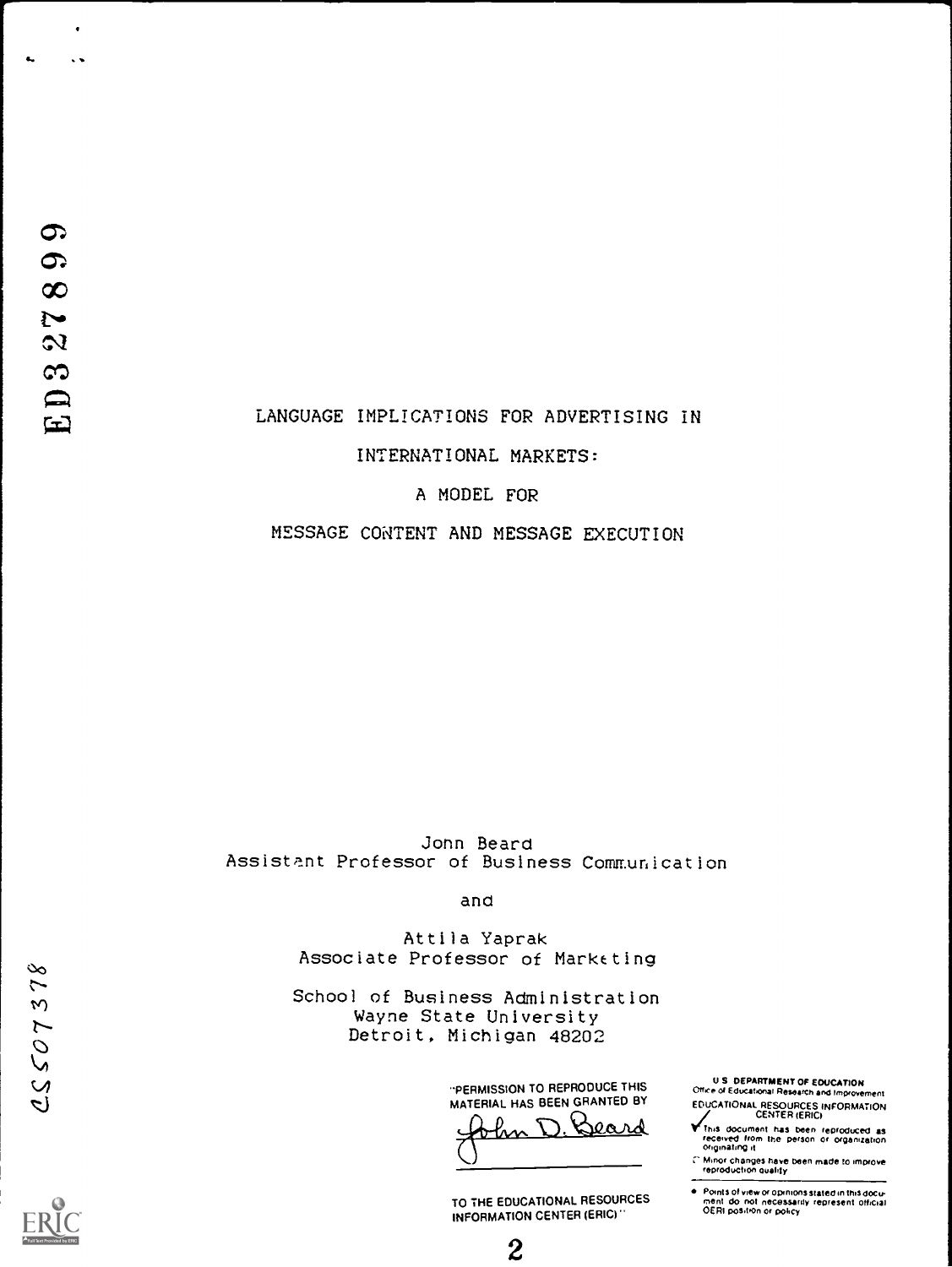# Language Implications for Advertising in International Markets: A Model for Message Content and Message Execution

 $\frac{1}{2}$ 

John D. Beard and Attila Yaprak

Wayne State University

#### Abstract

We present a content analysis model for assessing advertising themes and messages generated primarily for U.S. markets to overcome barriers in the cultural environment of international markets. Our model is based on three primary categories for generating, evaluating, and executing advertisements: rational, emotional, and moral. Focusing on computer advertising, as an example, we argue that technology shapes language and culture. As an exploratory study, we hypothesize that in lesser developed countries there is more use of the rational appeals than of emotional advertising appeals. In contrast, for countries with more advanced technologies the emphasis will be on greater visual orientation. We first illustrate these concepts through an investigated study, comparing computer advertisements in the United States with non-American countries; and then, we present models for content analysis as a proposed empirical study.

Our paper should benefit instructors who teach students to appreciate the differences in language and culture, and for educating them in the appreciation of the global economy.

Acknowledgement: the authors wish to thank Susan Ciske, Mark Fikany, and Mukund Padmanabhan for their research assistance on this project.

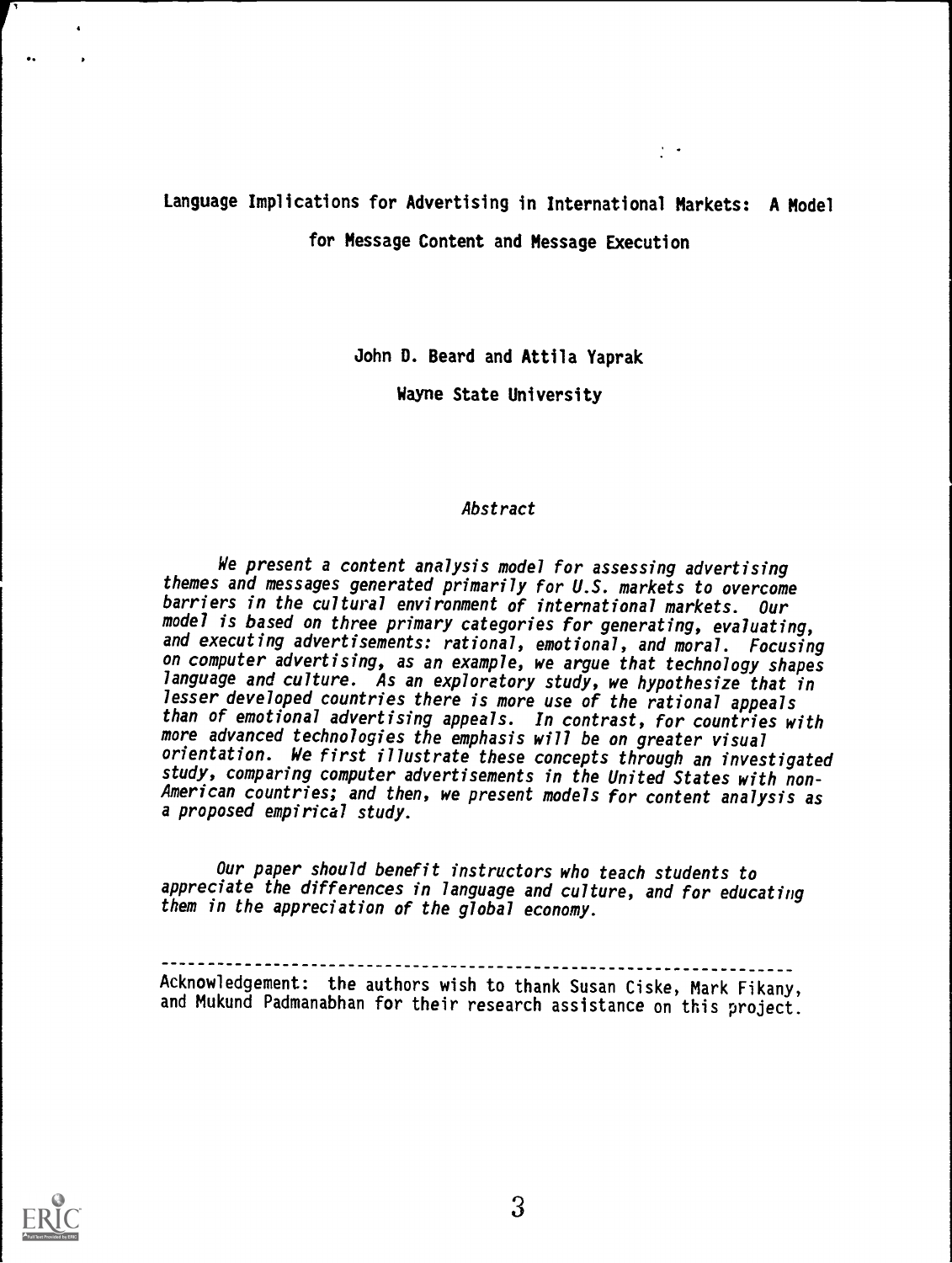#### Introduction

American culture encourages consumers to shop by computer, bank by computer, and communicate through a computer. As a social vehicle, computerization, in spite of its positive effect, has replaced workers. A familiar western cliche is that the American culture is becoming a computer society. The irony, however, is that the American culture is placing less value on leisure time which predisposes the value of computer automation. The spirit of computer advertisements in the American culture is upbeat: bright colors, vivid messages, and bold text reflect a high spirited culture in American advertising (Belk; Pollay; Belk and Pollay). A working principle in American computer advertisements is the emotional appeal, serving as a time saver and as a time manager, for consumers as a whole rather than as selected segments. For example, the computer image highlights consumers who need to receive information quickly and easily: updated material at a moment's notice. In contrast, non-American cultures, that are more relaxed and slower paced, do not experience the time orientation inherent in  $I$ merican culture or advertising (Klippel and Boewadt). With the use of a computer lacking in daily routines for non-Americans, their computer advertisements appeal to experts in the industry and not the common

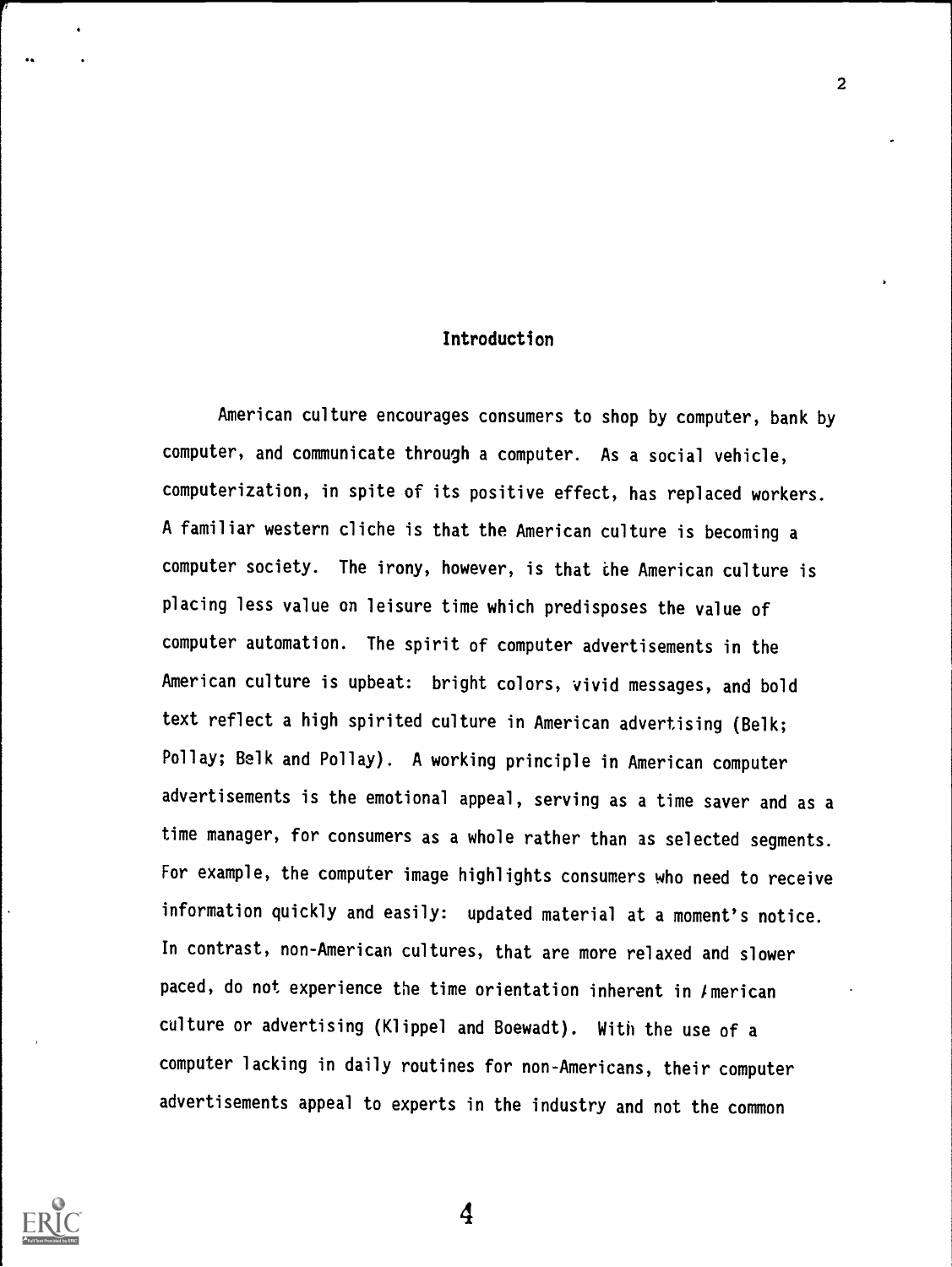consumer (Dunn; Onkvisit and Shaw). Although the information factor is also true of non-American advertisements, the technology industry or executive level corporate head ma:nly serve as spokespersons in the advertisements.

3

A major task in marketing a product in the United States' print media is to determine the written message of an advertisement (message generation) and to exemplify this message (the execution of an advertisement) with a visual image or metaphor (Kostelnick; Jacoby and Hoyer). This task is complicated in international marketing for several reasons: a direct translation does not take into account the cul:ural aspects related to language (Colvin et al; Hornik and Rubinow); the persona of an advertisement loses impact when translated (Onkvisit and Shaw; Sawyer; Hornik and Rubinow); and, written and visual messages taken together often do not reflect the cultural perceptions of the intended audience (Borisoff and Victor; Pitts).

The purpose of our paper, then, is to substantiate these claims. Through our inquiry we hope to contribute to international advertising. Through utilizing content analysis by examining the similarities and differences in advertisement content between U.S. and selective non-U.S. print advertisements, we hope that our preliminary findings can be used for further research. Our paper has two phases to it: Phase I is an exploration and survey of our hypotheses to determine different advertising strategies apparent in different countries; Phase II is tne presentation and discussion of three models for contert analysis.



 $\overline{5}$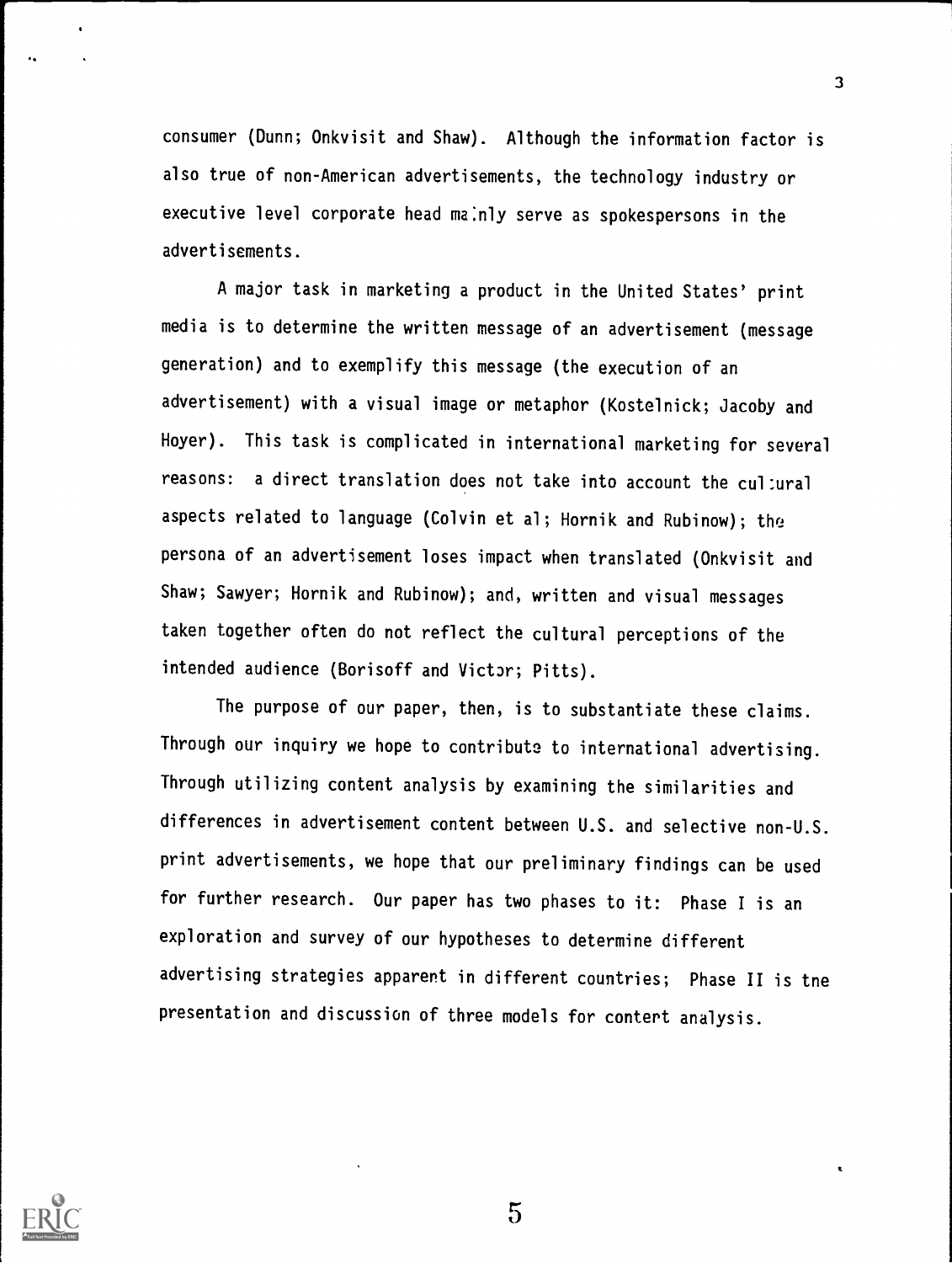#### Phase I: Investigation

4

We surveyed computer print advertisements which appeared in the U.S., Britain, West Germany, and French newsweeklies during a six month period (June 1988 through December 1988) to operationalize the purposes of this exploratory study. To strengthen the comparability of the findings, we used Newsweek and Business Week (U.S.), The Economist (U.K.), Der Spiegel (W. Germany) and L'Express (France). As stated in our intro $\zeta$ -+ion, the focus on computer print advertisements appropriately exemplifies the cultural and language differences in the global economy. Extensive review of the literature led to the following hypotheses:

Hl: How the computer is depicted in American print advertisements will be significantly different from the way it is depicted in non-American print advertisements.

Research tells us that consumers respond best to emotional appeals rather than rational appeals and the informationalist responds best to detailed descriptions (Belk; Pollay; Belk and Pollay). However, the differences in various cultures may account for the manner in which a computer is depicted in an advertisement (Hornik and Rubinow). A noticeable difference is the depiction of computers in United States' advertisements compared to non-American advertisements (Beard).

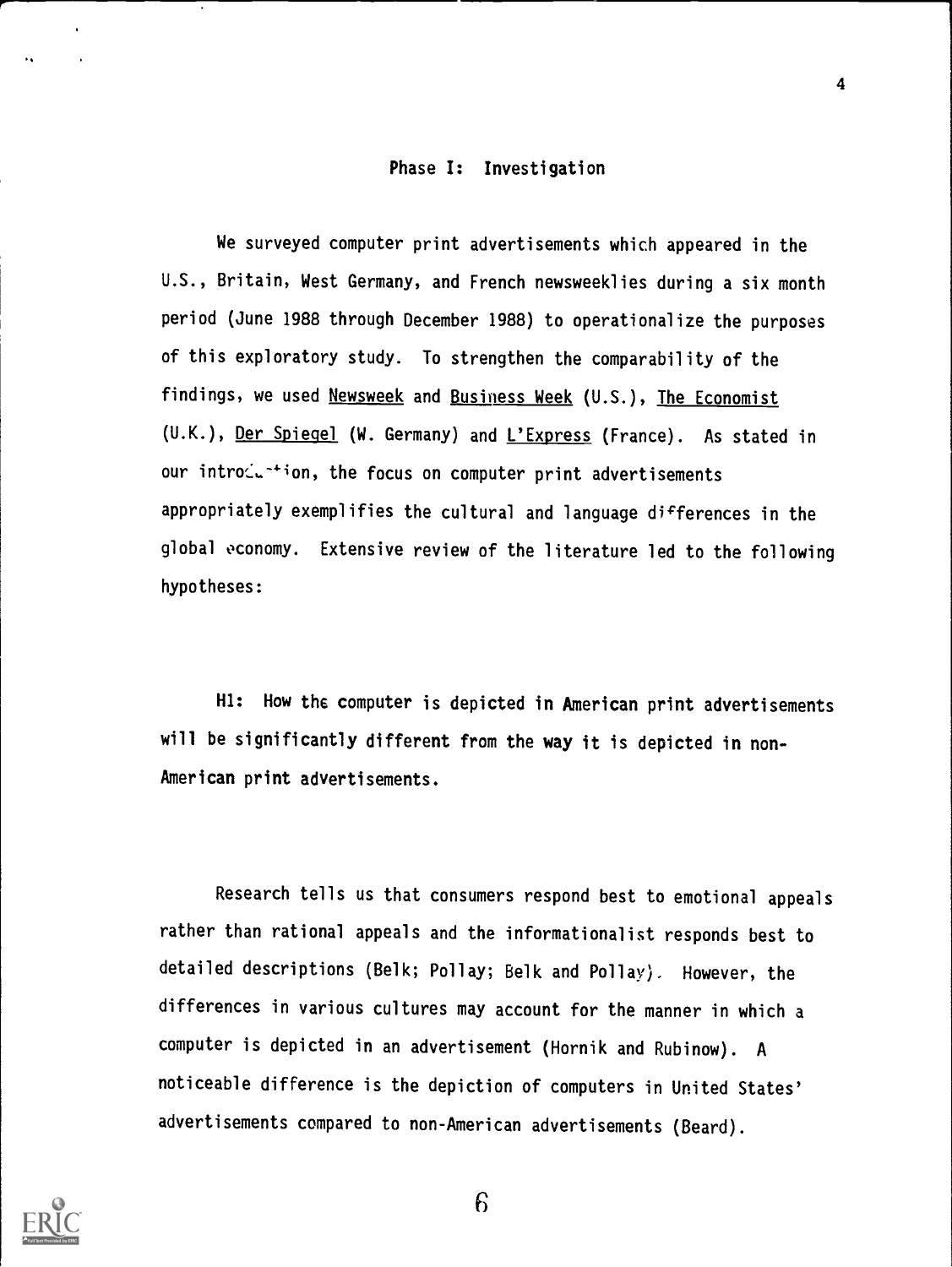Generally speaking, American advertisements are "larger than life"; whereas, non-American advertisements are represented in relation to the size of the advertisement; and a computer is often personified in American advertisements but used as a symbol in non-American advertisements. For instance, in American publications a computer sits above the advertising message, generally containing a few words, with the emphasis being placed on the visualization of a computer. Clearly the objective of this type of advertisement is its emotional appeal. The opposite, however, is found in non-American advertisements where the computer is used as a symbol with the remaining advertisement space used for written text about a computer's Lharacteristics and functions. Mainly, the computer advertised in the American culture is consumer oriented; whereas, the computer advertised in a non-American culture is technologically oriented (Tse).

H2: American advertisements will be more likely to use common people in computer print advertisements while non-American advertisements will use authority figures in their advertisements.

A large number of computer print advertisements in American publications contain common people in the advertisements; whereas, the non-American advertisements rely solely on authority figures in advertisements (iii). For example, American advertisements display managers, secretaries, or small business owners to appeal to the



5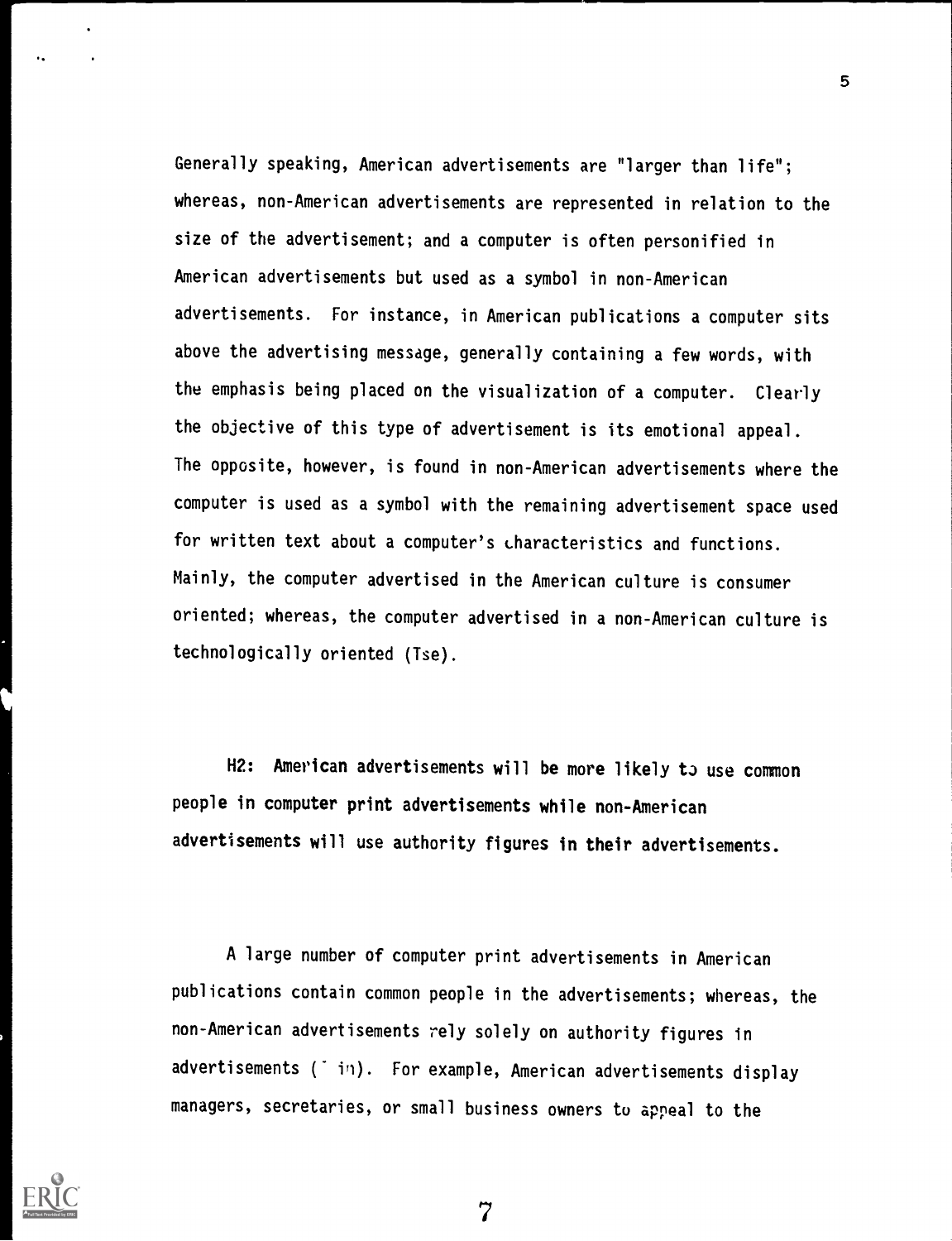necessity of purchasing a computer. These advertisements are directed towards businesspersons and imply that to be competitive and successful in American business one must constantly upgrade computers with software (Beard). These advertisements, as discussed under Hypothesis #1, contain small script lines from spokespersons; several advertisements state that computers speed up the amount of work that can be accomplished in a single work day, thus reducing fatigue and anxiety for the common business-person. Although depicting common people, these advertisements are non-discriminating by profession; that is, they appeal to both professionals and non-professionals (Weinberger and Spotts). We can then argue that advertisements which depict human figures appeal to the selling of a concept for computer automation rather than the computer itself. In contrast, it's more common to see in the non-American publications the use of corporate heads or authority figures, not common people. These advertisements appeal to the expert, partly explaining the largest difference in the types of figures portrayed (Killough). It's fair to say that the computer has not reached the consumer level in non-American cultures compared to the magnitude it has reached within the American culture. As one might speculate, then, consumer appeals operate effectively in American advertisements but expert appeals operate effectively in non-American cultures.



8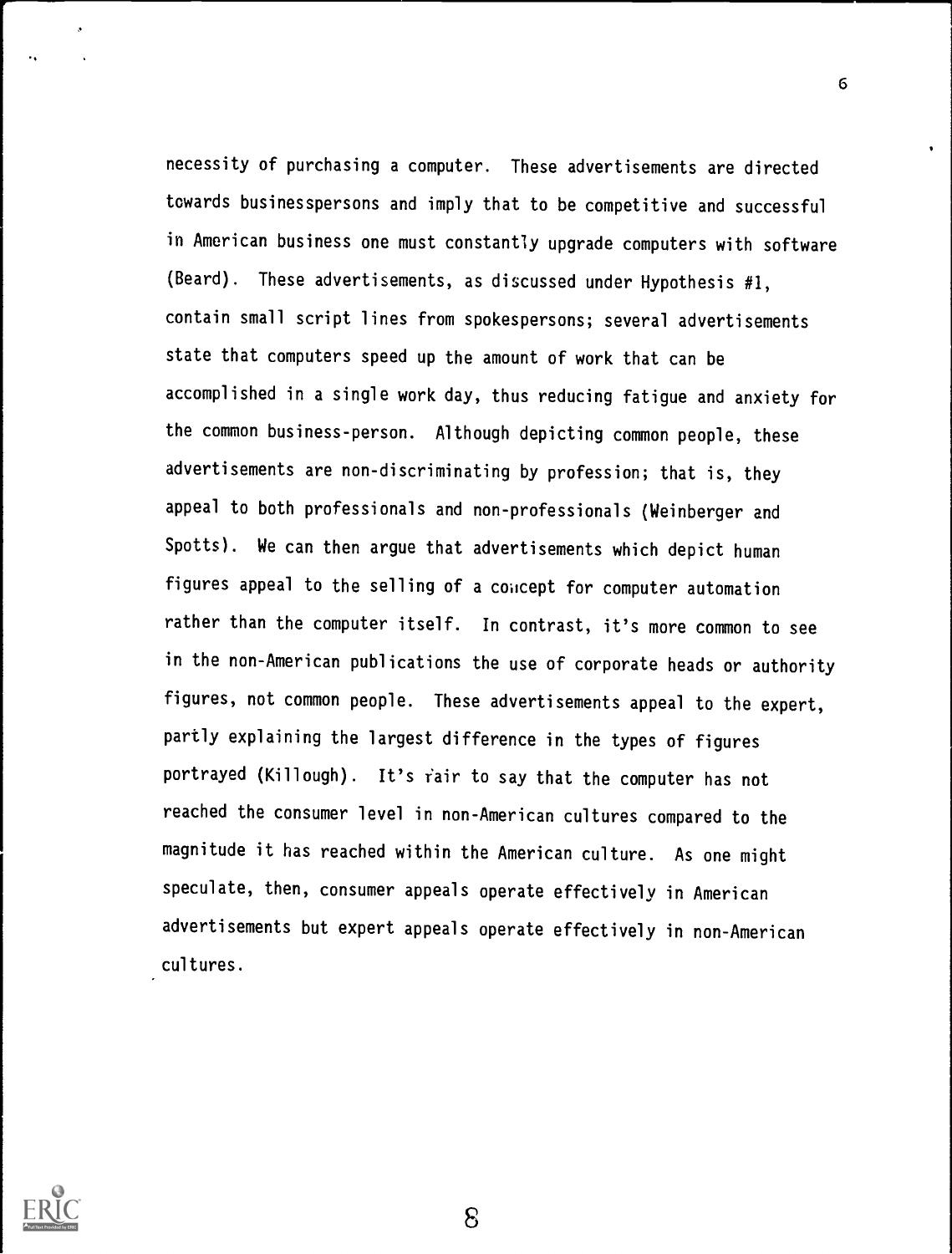H3: 'isual content will be more important for American target audiences than for non-American audiences.

The prevalence of colors and bold print are overly apparent in American publications (Pollay). The emphasis is placed on over-sized pictures of computers that contain very little written text. The text largely consists of buzz words, or visual metaphors that emphasize emotional over informational content (Kostelnick). In contrast, non-American publications contain more information and less emotional words (Weinberger); for example, they have descriptive and statistical information--clearly a rational appeal for technicians or computer experts. The color in the American publications is primary in nature; whereas, the color in the non-American publications are primarily black and white (Peebles et al.).

More space exists between the advertisement in non-American publications versus a cluttered approach in the American publications. One could argue that the American culture is a fast-paced culture and the "visual shock" in advertisements slows the consumer down long enough to digest some parts of an advertisement. This theory may partly explain the enlarged size of an advertisement and the use of its primary colors. In contrast, non-American cultures are disciplined in nature and are not as consumer-oriented as the United States (Rice and Lu; Weinberger and Spotts). Their computer appeals are primarily directed toward the executive and the technological expert. As a result, the advertisements are visually technological with detailed decriptions of

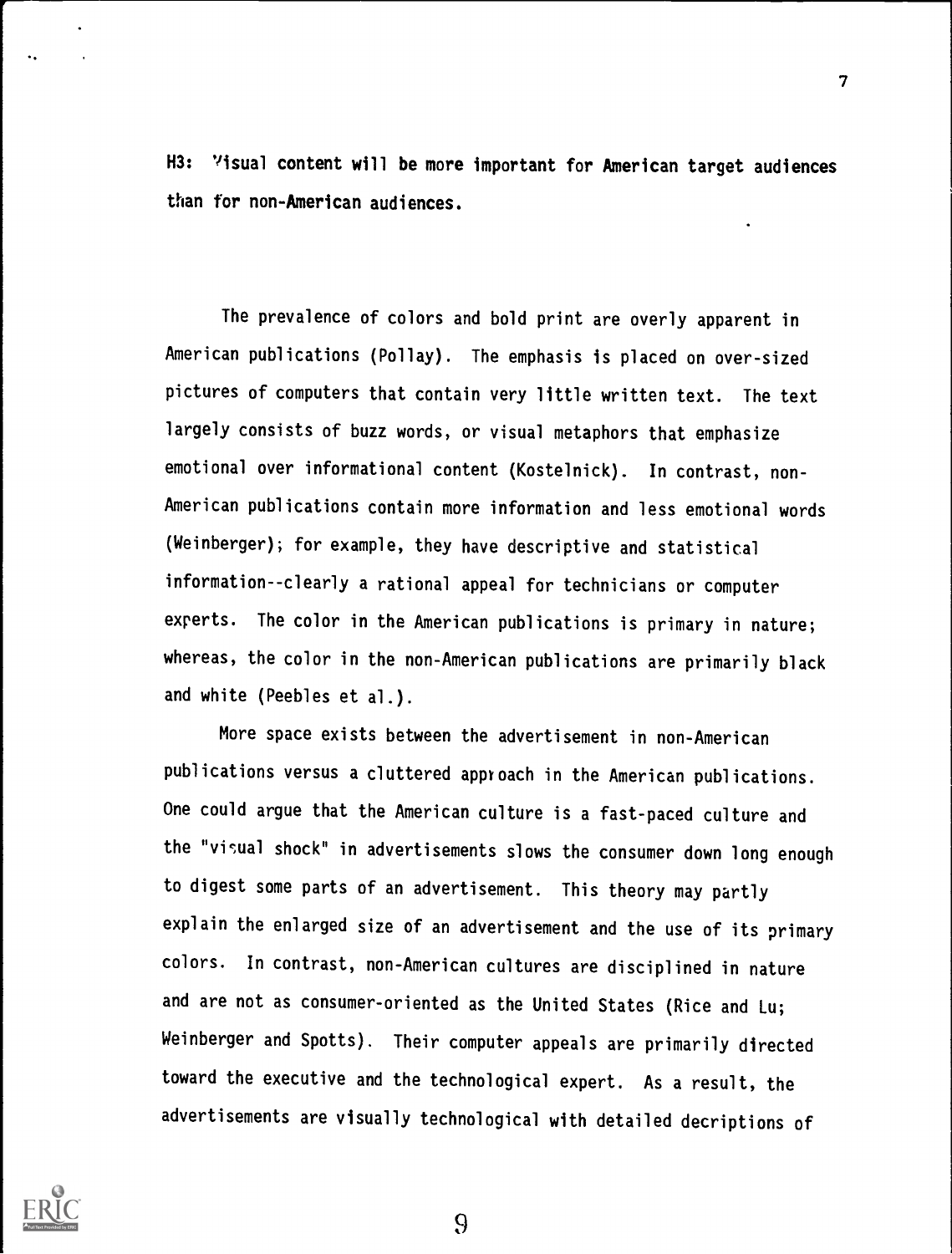computer functions. Their advertisements are represented in black and white giving a sense of reality to an advertisement, thus allowing the consumer to focus on the written content. These initial findings confirm our hypothesis that the visual content of advertisements is more important to the American audience than to the non-American audience.

#### **Summary**

American publications have considerably a greater amount of advertisements per copy than those of non-American publications (Pollay). The number of advertisements to edit ratio for American publications averages about three-quarters; whereas, the number of advertisements to edit ratio for the non-American publications average approximately one-quarter (Kostelnick).

As noted in the findings of this exploratory study, significant differences exist between the American and non-American computer advertisements. The American computer advertisements are emotional in nature, appealing primarily to the consumer instead of the technological expert. The consumer is used heavily in the advertisement without svere discrimination to the target audience. The success of computers in the American culture can be attributed to the fast pace at which the American culture operates. In contrast, non-American advertisements are rational in nature (Vaughn; Colvin et al; Dunn). These advertisements are primarily informational, slanted towards the experts in the field;



1 0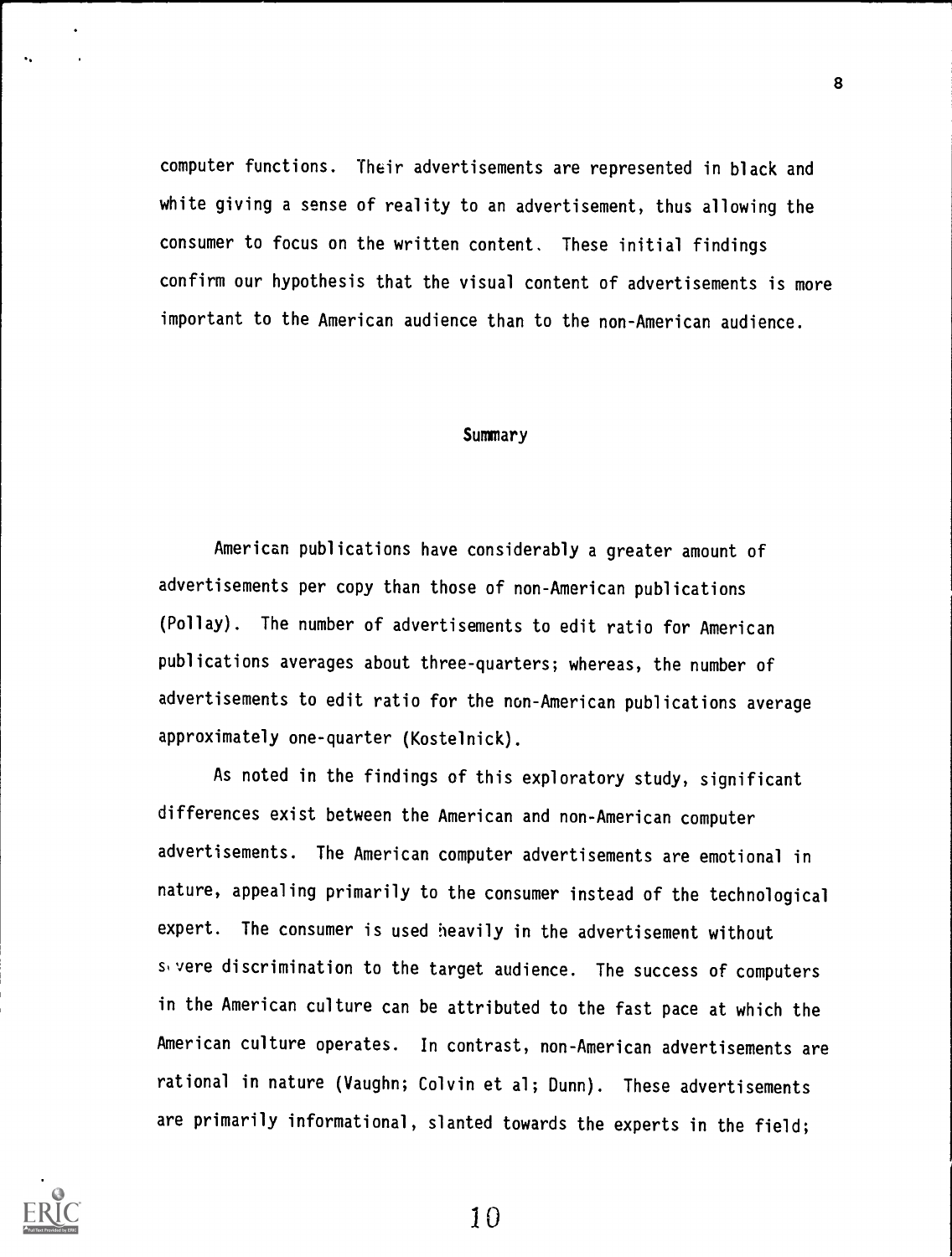they're depicted by using either authorities or the computer itself or both as an informational tool.

## Phase II: Content Analysis

Content Analysis has received increasing attention in the advertising literature recently (Tse et al.). This type of analysis is important, of course, in understanding the motivational dimensions of the product's target market and modifying advertising copy and layout in light of a particular market's response (Peebles et al; Jacoby and Hoyer). This analysis can be especially im<sub>r</sub>ortant in international advertising: in this domain advertisement content must be in reasonable harmony with the cultural context of its target market to be effective (Levitt). When inappropriately developed or unwisely positioned, an international advertisement's content may become a barrier rather than a medium of effective communication (Jain; Sawyer). Yet an extensive review of the literature shows that the issue has only recently begun receiving research attention (Tse et al.; Vaughn; Rice and Lu).

In using content analysis as a follow-up to our exploratory study we propose a model (Exhibit #1) to demonstrate the decision-making process to validate our hypotheses. It begins with the category of advertisement and branches into two major categories: print medium and visual medium. And from there it extends to two other categories: computer hardware and computer software. It finally connects to two

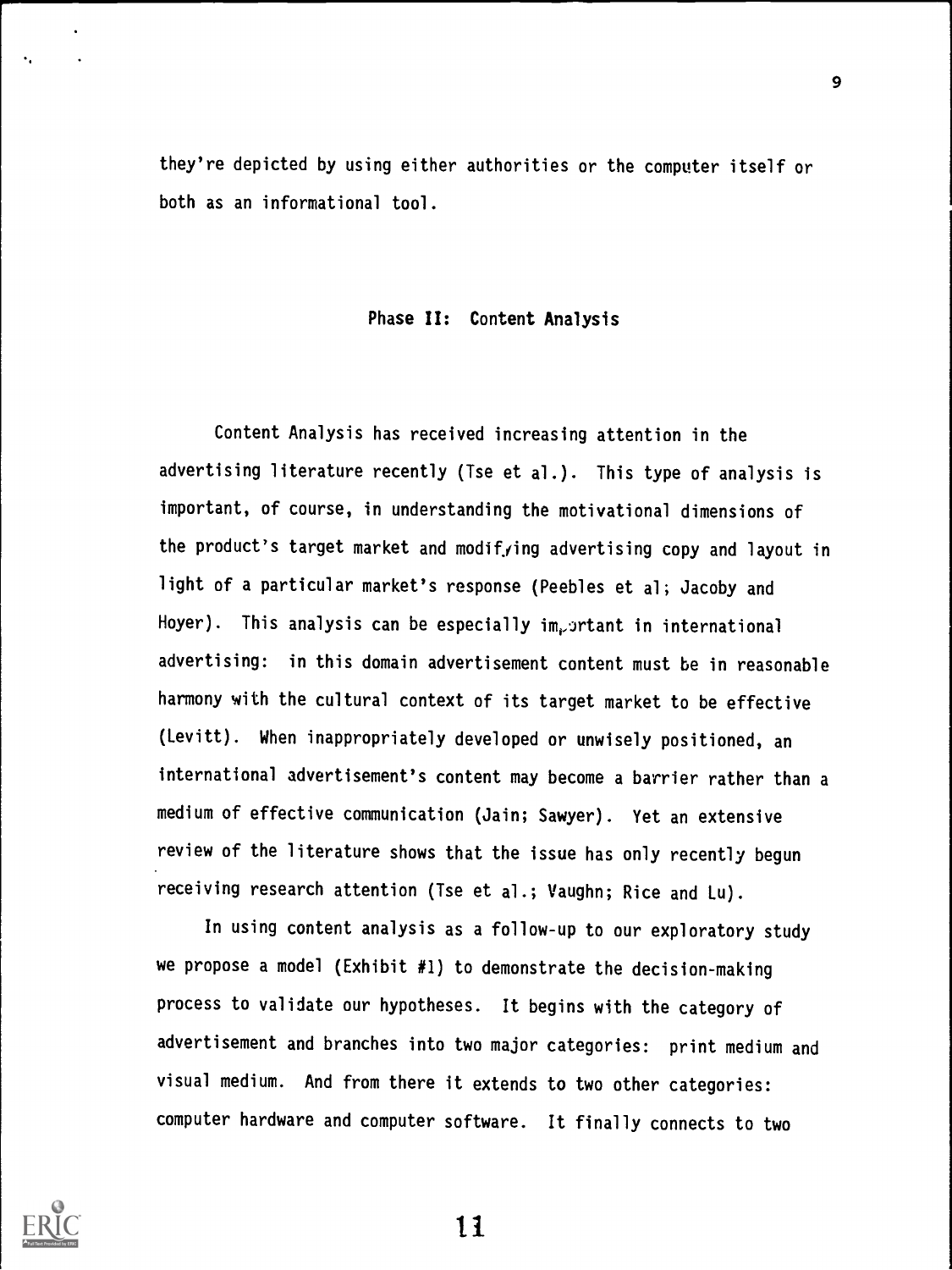more categories: American or Non-American. This model is designed to show the interrelatedness and differences in analyzing computer advertising in the global economy.

Exhibit #2 is designed for written analysis of computer advertising. It is circular with four major categories: (1) emotional appeals are presented opposite of (2) rational appeals; and (3) technical language is presented opposite of (4) literary language. Each category has a rating of 1-4, with 1 being the highest. For example, a rater would give a 1 in emotional appeals if a written advertisement contained mostly content that appealed to emot've feelings.

Since visualization of computer advertising is a dominant force, Exhibit #3 contains a rating system of 1-7, with 1 being the highest for four categories. The visual composition (1) is used to measure an advertisement in terms of the amount of space given to a visual; for example, three-quarters of a layout page would receive a high rating. The message, category (2), refers to the written message appearing with the visual image. For example, "this speedy printer is competitive with the best but costs less," appearing with a picture of race horses racing above a smaller image of a computer printer would be rated on consumer appeal. The association, category (3), refers to the connection a rater would make between the message and the visual image. Using the above example, would it be clear that the race horses are associated with speed and competition or with gambling and uncertainity? The personification, category (4), reflects the image that projects the voice of the visualization; this may be an authority figure or an inanimate object.

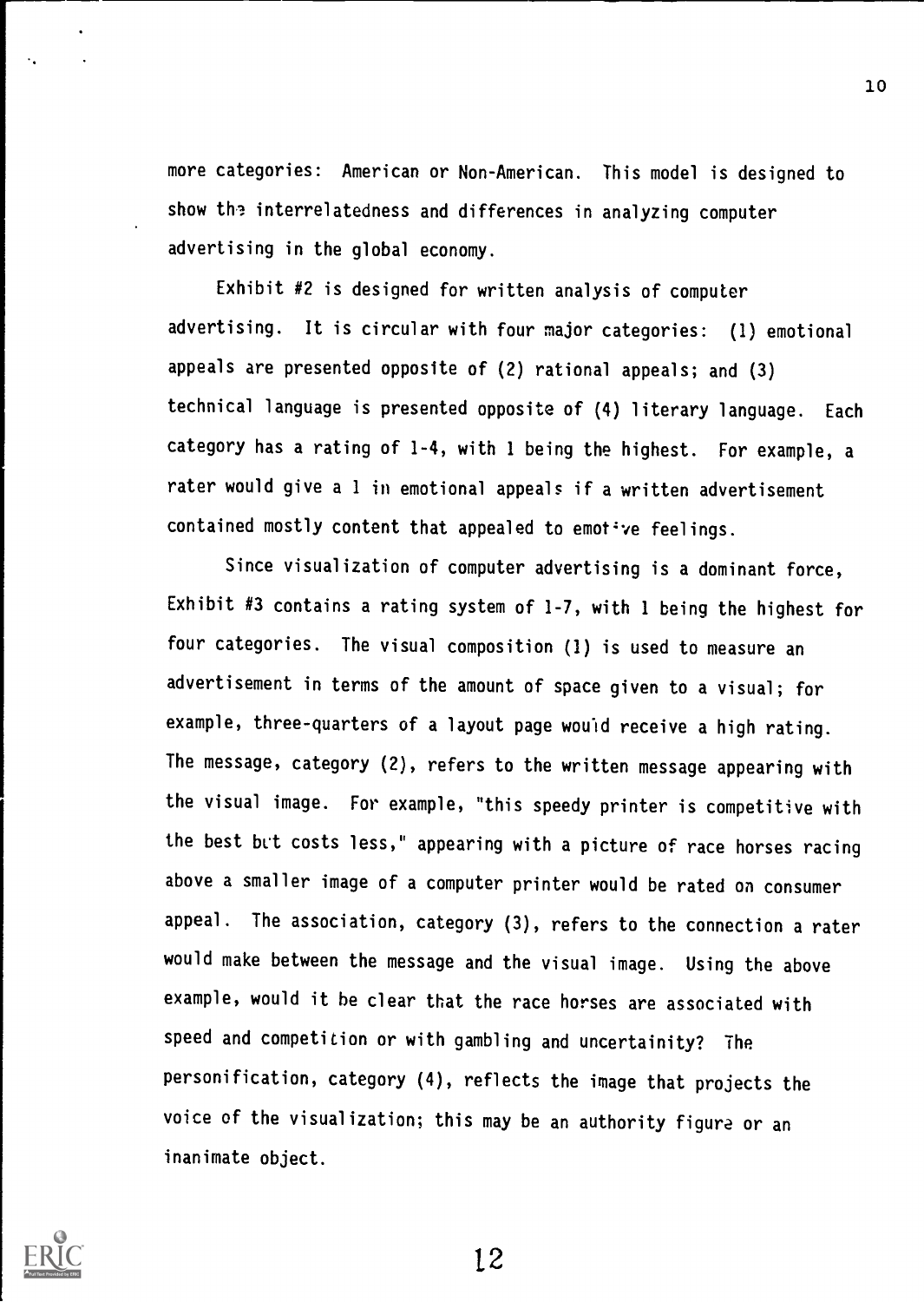As a final analysis, quantitative measures will be compared to the visual ratings (Exhibit #2) with those of the written analysis (Exhibit #3), in order to determ ne consistency or inconsistency between this two major categories. Rater responses will be tested for inter-rater reliatility to check for accuracy and consistency. From the proposed collection of data, comprising of advertising in American and non-American publications, we intend to show the cultural and language factors that are prevalent in computer advertisements, as discussed in Phase I. The appreciation of the global economy, hopefully, will be viewed through another dimension, one that opens up more possiblities for further exploration and application in international marketing.

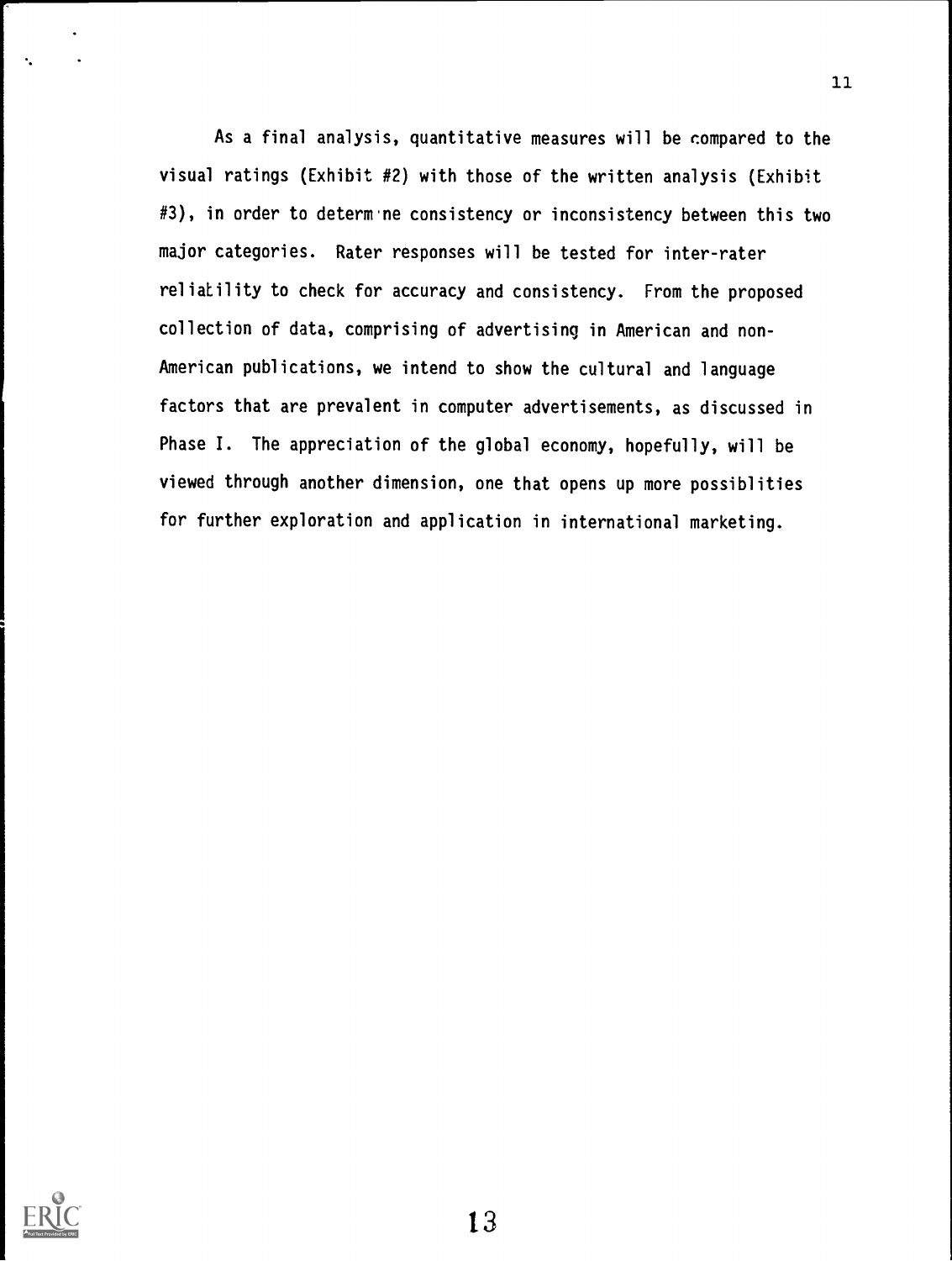#### **REFERENCES**

- Beard, John D. "Computer Advertising: A Rheterical Analysis of Creative and Traditional Messages." Paper for International 17th Conference for the American Culture Association and the Popular Culture Association. Montreal, Quebec, Canada, March 1987.
- Belk, Russell W. "Materialism: Trait Aspects of Living in the Material World." Journal of Consumer Research 12 (December 1985): 265-280.
- Belk, Russell. and Richard W. Pollay. "Images of Ourselves: The Good Life in Twentieth Century Advertising." Journal of Consumer Research 11 (March 1985): 887-897.
- Borisoff, Deborah and David Victor. Conflict Management: A Communication Skills Approach. Englewood Cliffs, NJ: Prentice Hall, 1989.
- Colvin, Michael. et al. "Developing International Advertising Strategy." Journal of Marketing 44 (Fall 1980): 73-79.
- Dunn, Watson S. "Effect of National Identity on Multinational Promotional Strategy in Europe." Journal of Marketing (October 1976): 50-57.
- Hornik, Jacob. and Steven C. Rubinow. "Expert-Respondents' Synthesis for International Advertising Research." Journal of Advertising Research 21.3 (1981): 9-17.
- Jacoby, Jacob. and Wayne D. Hoyer. "The Comprehension/Miscomprehension of Print Communication: Selected findings." Journal of Consumer Research 15.4: 434-443.
- Jain, Subhash C. "Standardization of International Marketing Strategy: Some Research Hypootheses." Journal of Marketing 53 (January 1989): 70-79.
- Killough, James. "Improved Payoffs from Transnational Advertising." Harvard Business Review (July-August 1978): 102-110.
- Klippel, Eugene. and Robert J. Boewadt. "Attitude Measurement as a Strategy Determinant for Standardization of Multinational Advertising Formats." Journal of International Business Studies (Spring 1974):  $\frac{1}{3}9-50$ .

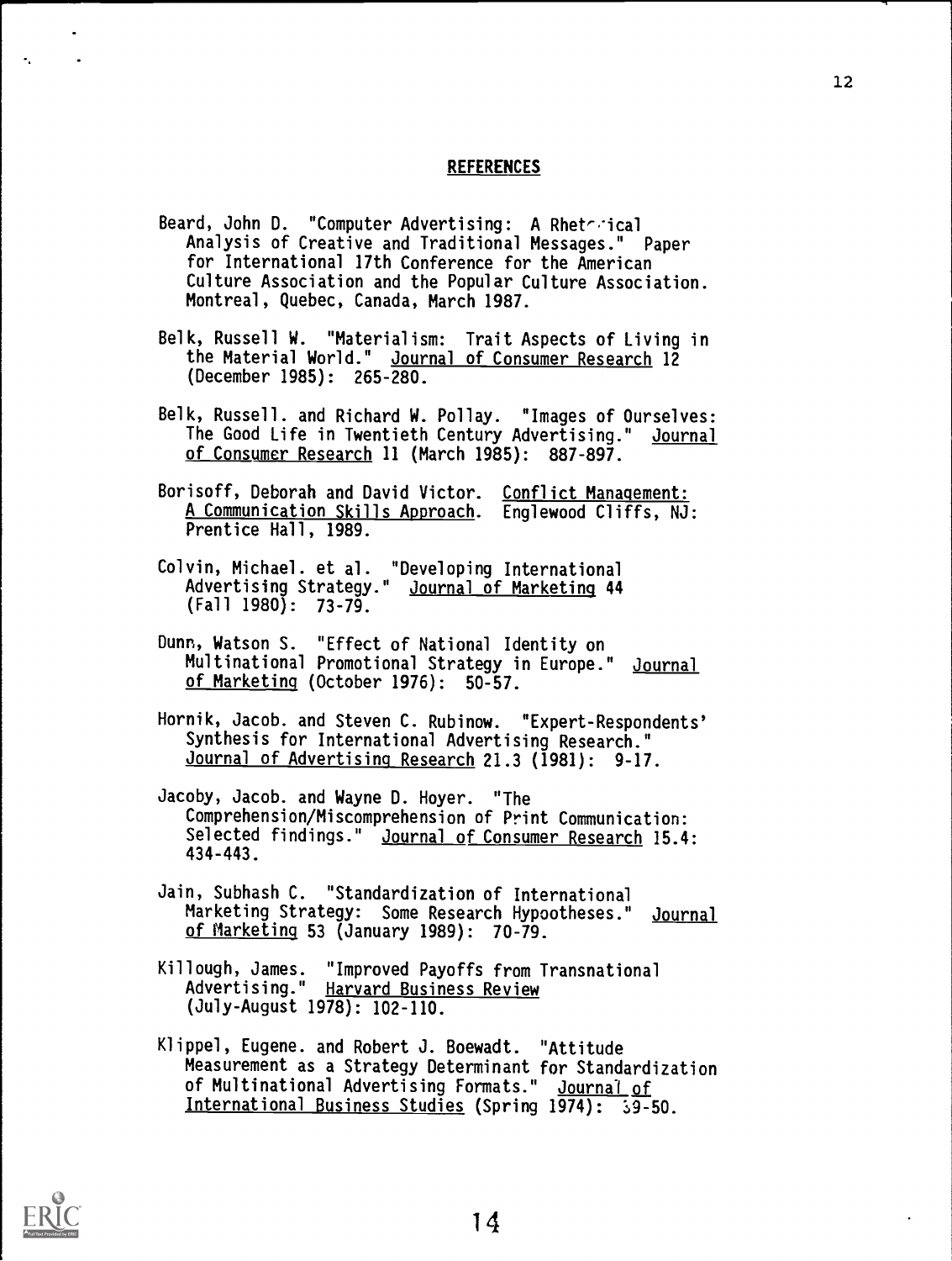- Kostelnick, Charles. "The Rhetoric of Visual Language: A Systematic Approach to Graphics and Text Design." The Ninth Annual Roundtable for Teachers of Business and Technical Writing. Ames, Iowa, October 1987.
- Levitt, Theodore. "The Globalization of Markets."<br>Harvard Business Review (May-June 1983): 92-1 Business Review (May-June 1983): 92-102.
- Onkvisit, Sak. and John J. Shaw. "Standardized International Advertising: A Review and Critical Evaluation of the Theoretical and Empirical Evidence." Columbia Journal of World Business (Fall 1987): 43-55.
- Peebles, D.M. et al. "A New Perspective on Advertising Standardization." European Journal of Marketing 11.8: 570-576.
- Pollay, Richard W. "Twentieth-Century Magazine Advertisina: Determinants of Informativeness." Written Communication 1.1 (January 1984): 56-77.
- Rice, Marshall D. and Zaiming Lu. "A Content Analysis of Chinese Magazine Advertisements." Journal of Advertising 17.4 (1988): 43-48
- Sawyer, Howard G. "How to Select International Media, or, What's the German Word for 'Bleed?'" Industrial Marketing (December 1974): 36-37.
- Tse, David K. et al. "Becoming a Consumer Society: A Longitudinal and Cross-Cultural Content Analysis of Print Ads from Hong Kong, the People's Republic of China, and Taiwan." Journal of Consumer Research 15.4: 457-472.
- Vaughn, Richard. "How Advertising Works: A Planning Model Revisited." Journal of Advertising Research 26.1 (1986): 57-66.
- Weinberger, Marc G. and Harlan E. Spotts. "A Situational View of Information Content in TV Advertising in the U.S. and U.K." Journal of Marketing 53 (Jan. 1989): 89-94.

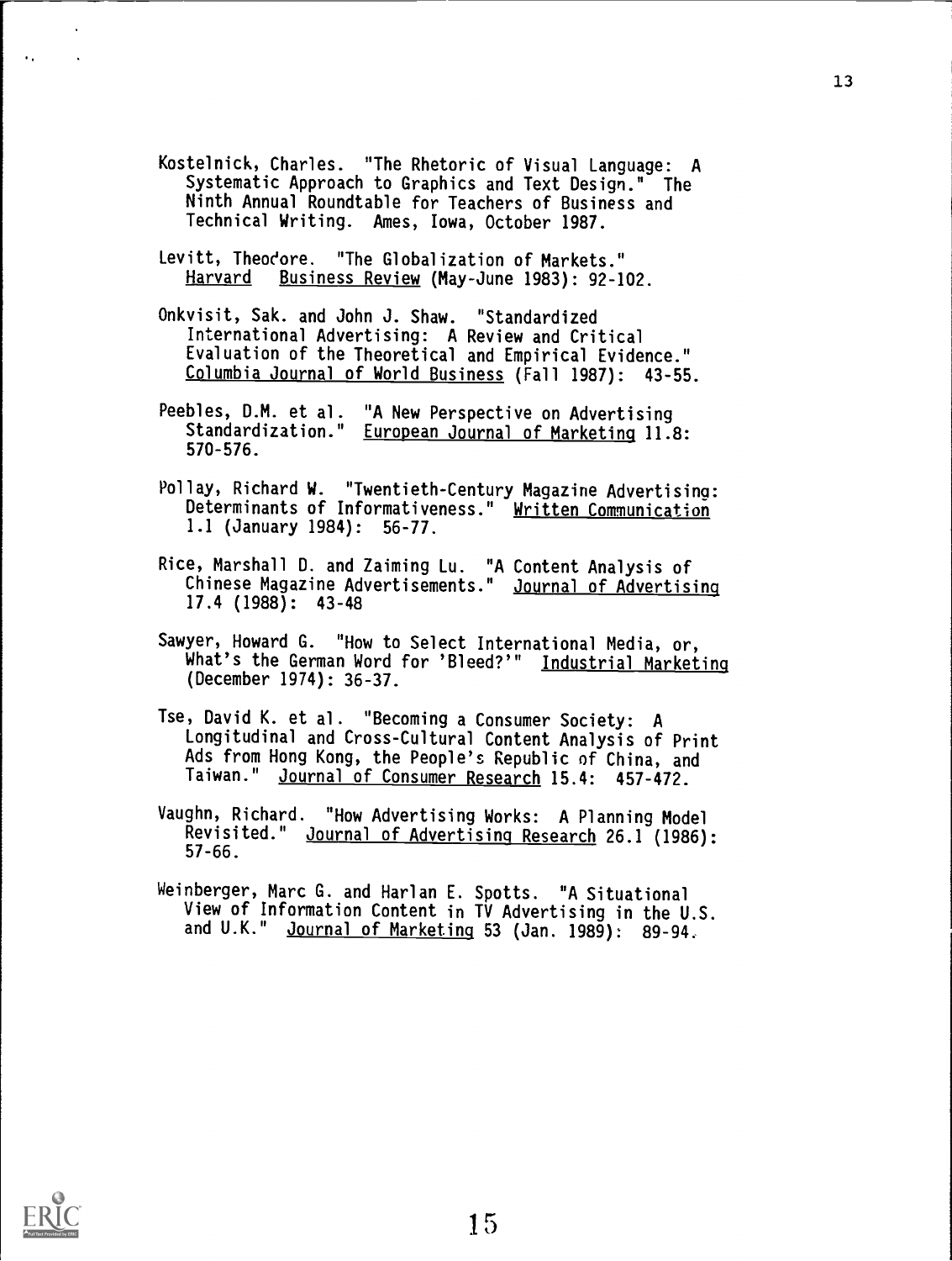

Content Analysis Decision Tree





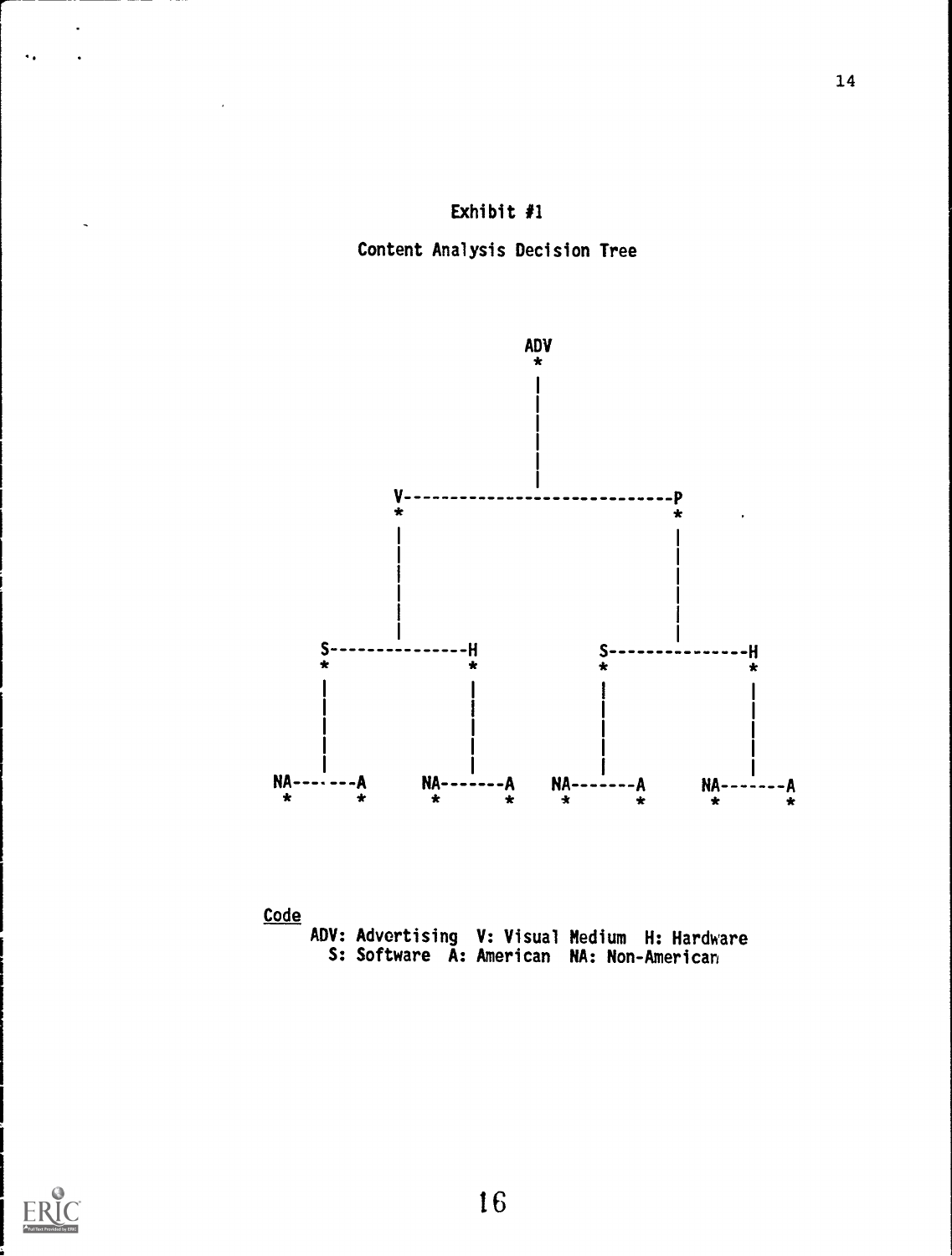





l.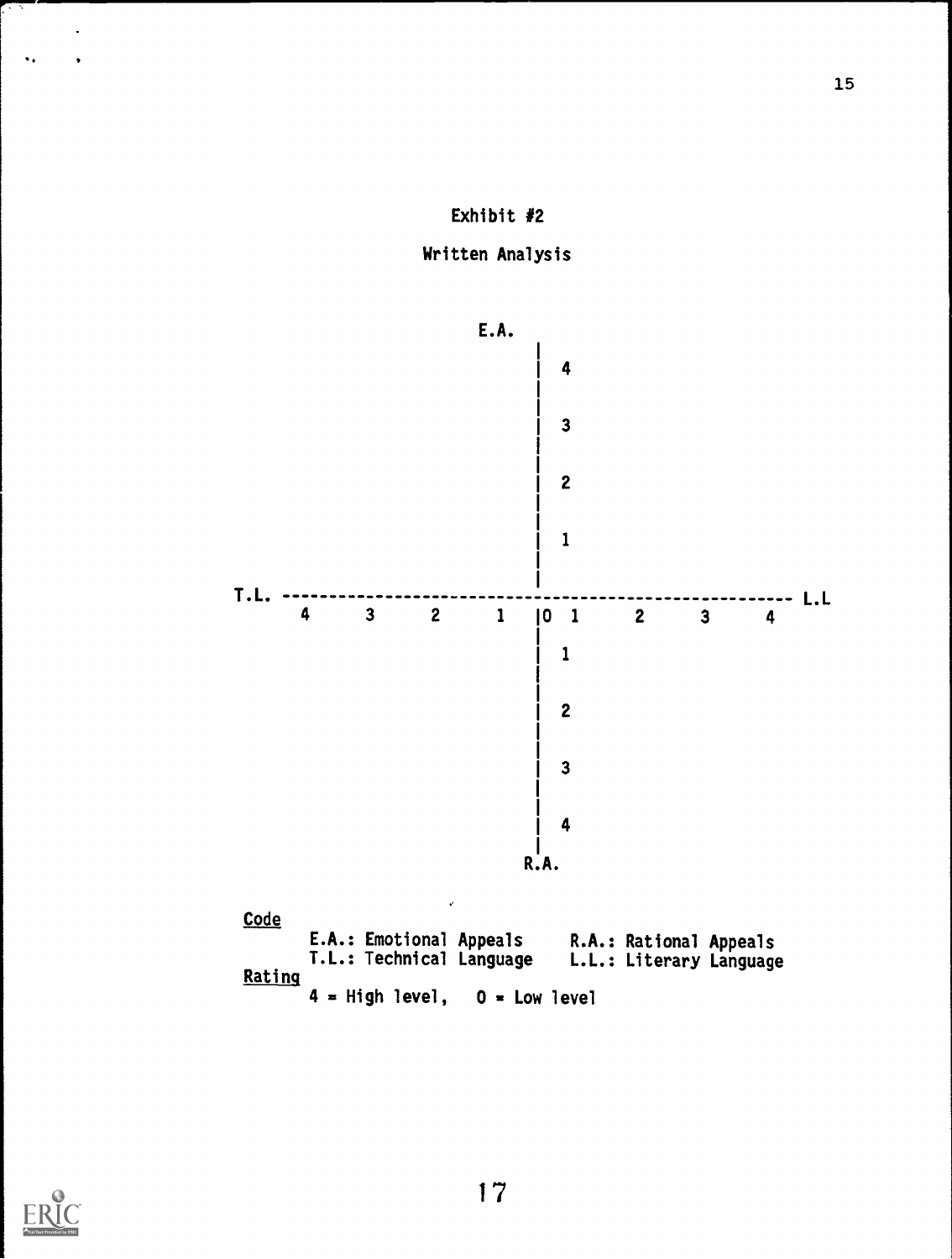## Exhibit #3

## Visual Analysis

|                         | <b>Visual</b><br>Composition | Message | Association | Personification |
|-------------------------|------------------------------|---------|-------------|-----------------|
| High                    |                              |         |             |                 |
| $\overline{2}$          |                              |         |             |                 |
|                         |                              |         |             |                 |
| $\overline{\mathbf{3}}$ |                              |         |             |                 |
| 4                       |                              |         |             |                 |
| 5                       |                              |         |             |                 |
| $\boldsymbol{6}$        |                              |         |             |                 |
| Low                     |                              |         |             |                 |

Rating





 $\bullet$  .

 $\bullet$